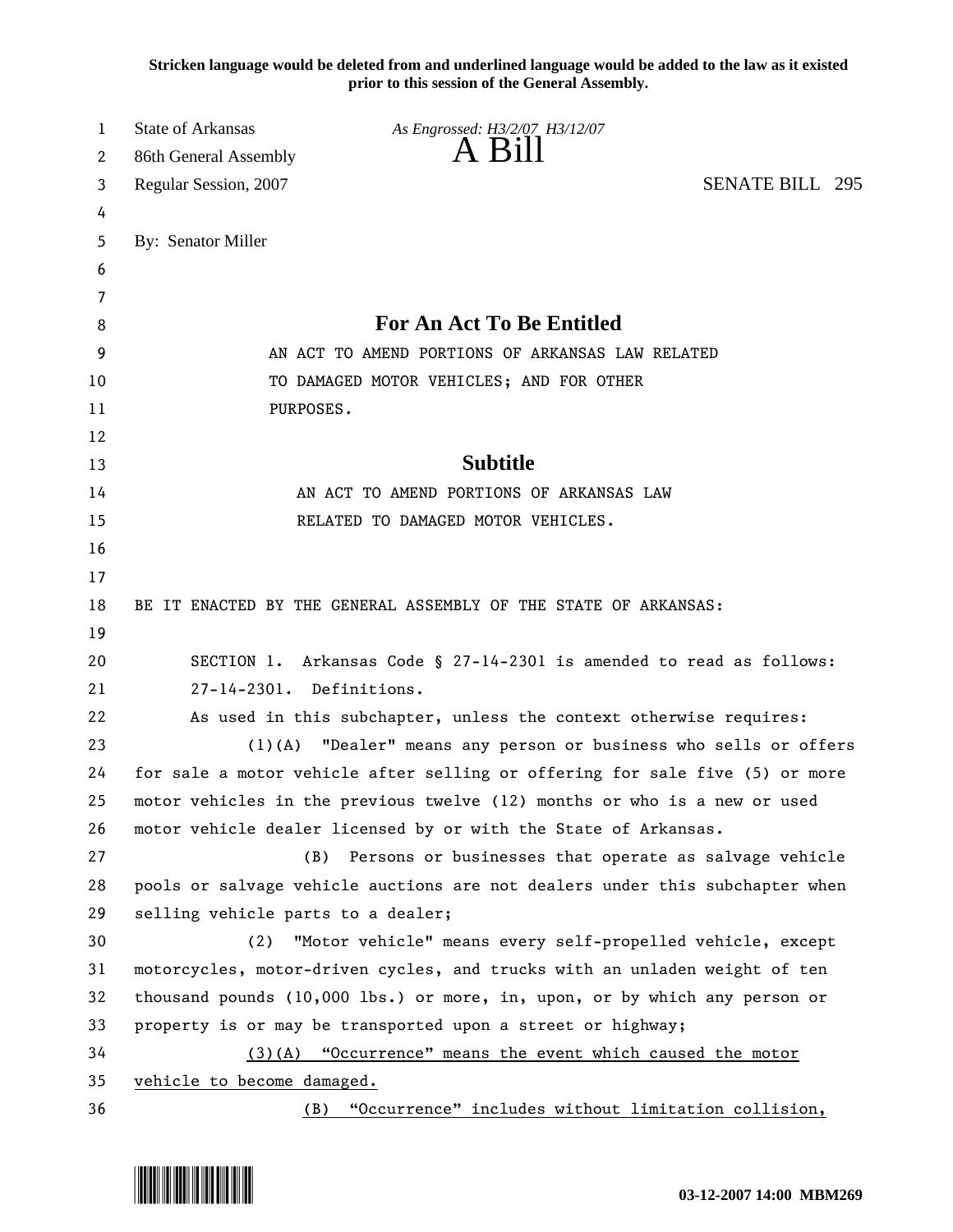1 theft, vandalism, storm, or flood; 2 (3)(4) "Office of Motor Vehicle" or "office" means the Office of 3 Motor Vehicle of the Revenue Division of the Department of Finance and 4 Administration; 5  $(4)$ (5) "Owner" means an individual, insurance company, or other 6 entity with legal title to the motor vehicle; and 7 (6) "Salvage vehicle" means a motor vehicle which is: 8 (A) Water-damaged; or 9 (B) Sustains any other damage in an amount equal to or 10 exceeding seventy percent (70%) of its average retail value as determined 11 under criteria established by rule of the Office of Motor Vehicle; and 12 (5)(7) "Water-damaged" means damage to a motor vehicle caused by 13 submerging or partially submerging the vehicle in water to the extent that 14 the vehicle was submerged or partially submerged at any water level above the 15 dashboard of the vehicle, regardless of the actual dollar amount of the 16 damage. 17 18 SECTION 2. Arkansas Code § 27-14-2302 is amended to read as follows: 19 27-14-2302. Issuance of damage certificate. 20 (a)(1) When a motor vehicle is water-damaged or sustains damage in an 21 amount equal to or exceeding seventy percent (70%) of its average retail 22 value, as found in the National Automobile Dealers' Association Official 23 Price Guide, or other source approved by the Office of Motor Vehicle, the 24 owner, or insurance company if it obtains ownership of the vehicle through 25 transfer of title as the result of a settlement of an insurance claim, shall 26 forward the properly endorsed certificate of title to the office together 27 with a fee in the amount now or hereafter prescribed by law for the 28 registration and issuance of a certificate of title When an insurer acquires 29 the ownership of a salvage vehicle for which a salvage vehicle title has not 30 been issued, the insurer shall surrender the certificate of title for the 31 salvage vehicle to the Office of Motor Vehicle within thirty (30) days 32 following the acquisition of the certificate of title to the salvage vehicle. 33 *(2)(A) If a motor vehicle becomes a salvage vehicle and an*  34 *insurer indemnifies under the insurance policy, but the* insurer does not take 35 title to the salvage vehicle, the insurer shall notify the office that the

36 motor vehicle is a salvage vehicle pursuant to the notification procedure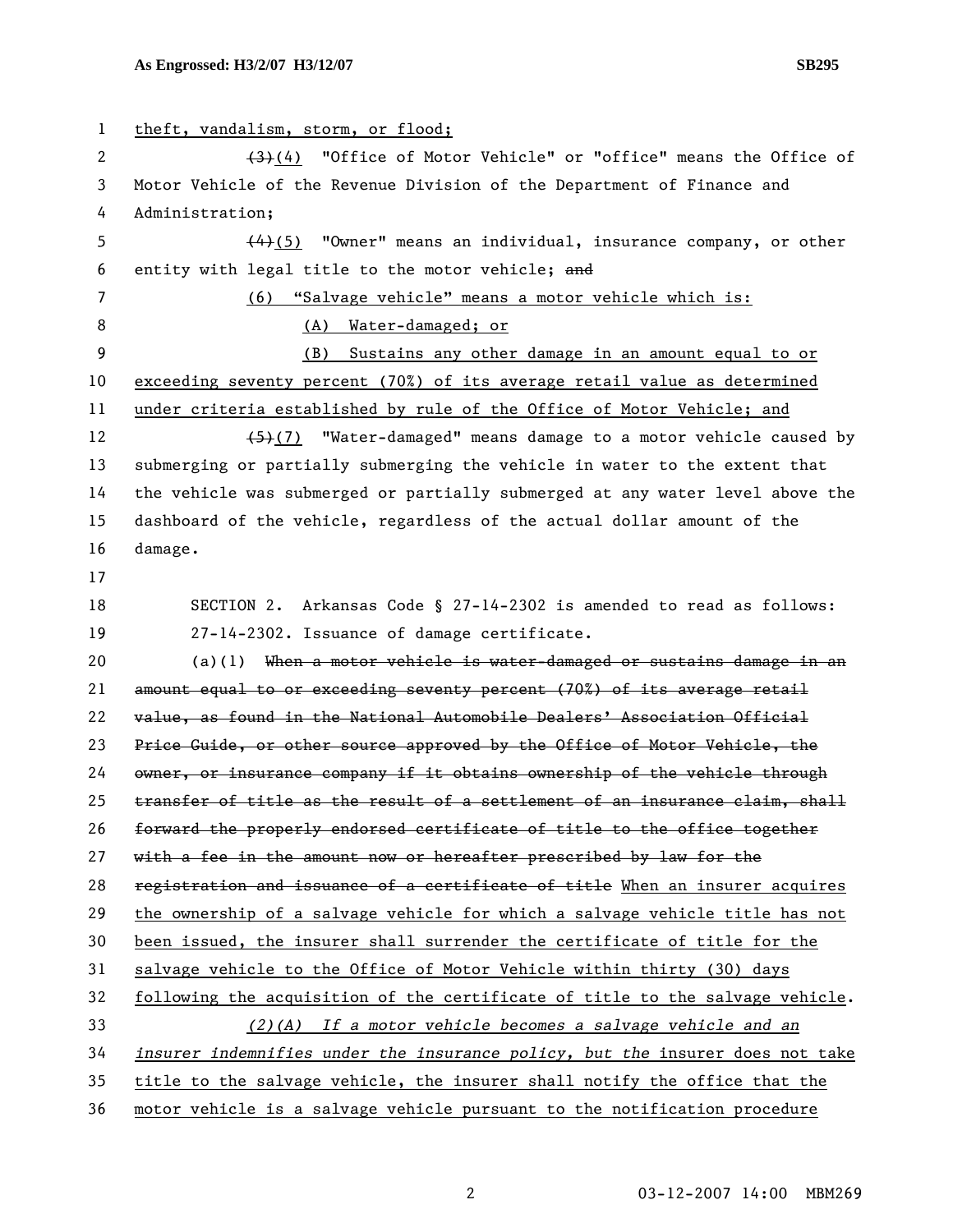## **As Engrossed: H3/2/07 H3/12/07 SB295**

| 1  | required under this subsection.                                               |
|----|-------------------------------------------------------------------------------|
| 2  | The office shall attach a note or stamp to any copy of<br>(B)                 |
| 3  | a title issued by the office or to any reissued or changed title.             |
| 4  | The note or stamp shall state that the motor vehicle<br>(C)                   |
| 5  | is a salvage vehicle and shall remain in place until the owner of the vehicle |
| 6  | surrenders the certificate of title on the salvage vehicle and a salvage      |
| 7  | vehicle title or prior salvage vehicle title is issued by the office.         |
| 8  | (3) If a person other than an insurer owns a salvage vehicle for              |
| 9  | which a salvage title has not been issued, the owner shall surrender the      |
| 10 | certificate of title for the salvage vehicle to the office within thirty (30) |
| 11 | days following the date that the motor vehicle became a salvage vehicle.      |
| 12 | $(4)(A)$ If a person other than an insurer acquires ownership of a            |
| 13 | salvage vehicle after the time it becomes a salvage vehicle but prior to the  |
| 14 | issuance of a salvage title, and a good faith estimate of the repair cost is  |
| 15 | over seventy percent (70%) of its average retail value at the time the        |
| 16 | vehicle is acquired, the owner shall surrender the certificate of title to    |
| 17 | the salvage vehicle to the office within thirty (30) days following the date  |
| 18 | of acquisition of the certificate of title to the salvage vehicle. If the     |
| 19 | vehicle has no resale value except as a source for parts or scrap, the owner  |
| 20 | may request that the office issue the vehicle a "parts only" title and the    |
| 21 | vehicle shall be dismantled for parts or scrap and shall be titled as such in |
| 22 | the State of Arkansas.                                                        |
| 23 | $(B)$ Subdivision $(a)(4)(A)$ of this section shall                           |
| 24 | become effective on January 1, 2008.                                          |
| 25 | Upon receipt of such title, there shall be issued a new<br>(b)                |
| 26 | certificate of title with the word "damaged salvage" printed in the remarks   |
| 27 | section on the face of the title.                                             |
| 28 | $(c)(1)$ An Arkansas certificate of title issued from an out-of-state         |
| 29 | certificate of title or comparable ownership document which carries a         |
| 30 | designation such as "damaged", "salvaged", "water-damaged", "reconstructed",  |
| 31 | "rebuilt", or other similar classification shall have a brand notation        |
| 32 | printed in the remarks section on its face as would be required by this       |
| 33 | subchapter to be printed on an Arkansas certificate of title issued under the |
| 34 | provisions of either subsection (b) or subsection (e) of this section.        |
| 35 | (2)(A) Provided, however, an Arkansas certificate of title shall              |
| 36 | not be issued from an out-of-state junking certificate or other ownership     |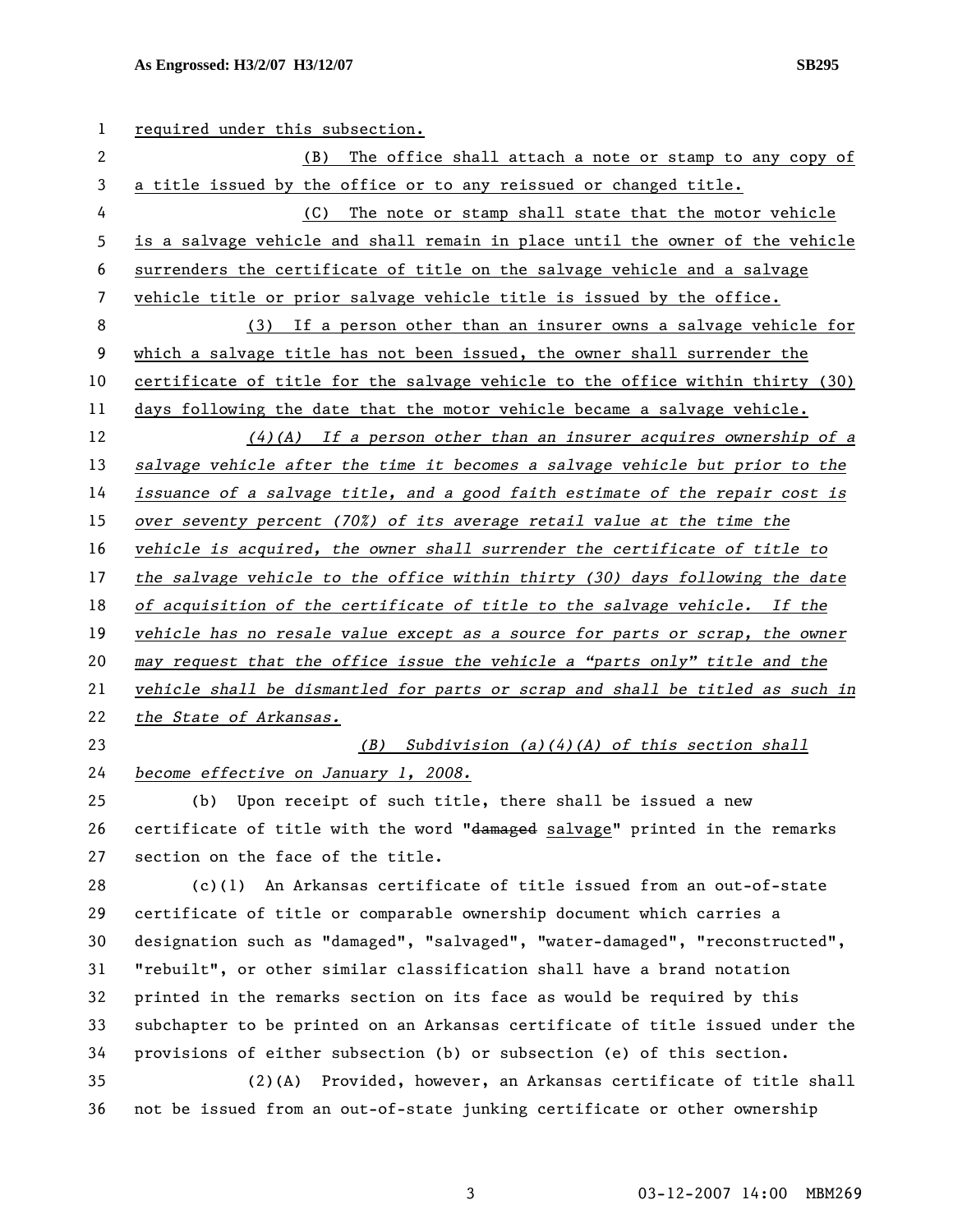## **As Engrossed: H3/2/07 H3/12/07 SB295**

1 document bearing a designation of *"junk", "parts only",* "nonrepairable", or 2 similar classification, it being the intent of this section that any motor 3 vehicle damaged to the extent that it has been so designated shall be 4 dismantled for *parts or scrap and shall not be titled registered in the State*  5 *of Arkansas, but may receive a "parts only" title.* 6 (B)(i) An Arkansas title may be issued only if the state 7 that placed the designation on the certificate of title or issued the junking 8 certificate removes the designation or cancels the junking certificate and 9 replaces it with a certificate of title. 10 (ii) The designation placed on the certificate of 11 title or issuance of junking certificate may be modified or removed only by 12 that state. 13 (iii) No court of this state shall have jurisdiction 14 to change or modify the designation or finding of another state issuing a 15 certificate of title or the junking certificate. 16 (d)(1) When any motor vehicle issued a "damaged salvage" certificate 17 of title, or similar branded title by another state, is rebuilt or 18 reconstructed, the owner shall, within ten (10) working days, make 19 application to the office for the registration and issuance of a new 20 certificate of title to the motor vehicle. 21 (2) The application shall be accompanied by the "damaged 22 salvage" certificate of title, or similar title issued by another state, a 23 fee in the amount now or hereafter prescribed by law for the registration and 24 issuance of a certificate of title, and a sworn statement executed by the 25 rebuilder or restorer on a form prescribed by the office describing the types 26 of repairs performed, listing all parts replaced, and including the vehicle 27 identification number of any parts bearing such a number or a derivative 28 thereof. 29 (e)(1) Upon receipt of such "damaged salvage" certificate of title, or 30 similar title issued by another state, and the sworn statement required to be 31 submitted by subsection (d) of this section, there shall be issued a new 32 certificate of title with the words *"previous damage rebuilt"* printed in the 33 remarks section on the face of the title. 34 (2) Such brand shall be carried forward and printed in the 35 remarks section on the face of all titles issued thereafter for such motor

36 vehicle.

4 03-12-2007 14:00 MBM269